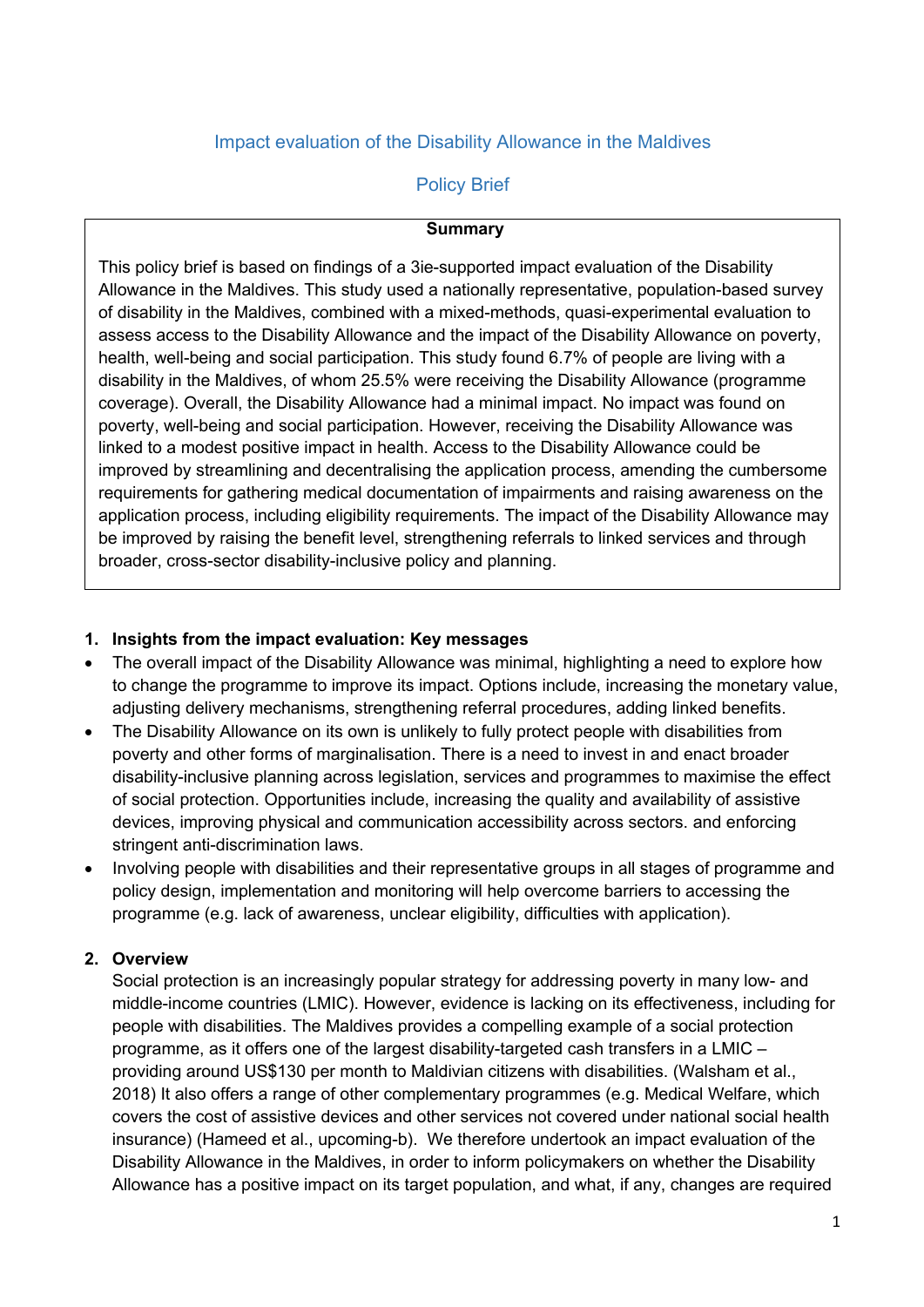to improve its effectiveness. Findings from this research can also be informative for other countries as they adapt or design social protection programmes for people with disabilities.

This brief presents findings from a mixed-methods impact evaluation of the Disability Allowance in the Maldives. We also present disability prevalence data as well as comparisons between people with and without disabilities, in terms of poverty, quality of life and participation to demonstrate social protection need.

# **3. Main summary of your study**

# **3.a. Main Problem(s)/Question(s)**

As of June 2016, there were 6,839 beneficiaries receiving the Disability Allowance (about US\$130) costing the government \$11.0 million per year. Evidence is therefore needed to ascertain whether the Disability Allowance has a positive impact on its target population, and if any changes are required to improve its effectiveness. This study was undertaken to evaluate the impact of the Disability Allowance on poverty, quality of life and participation of people with disabilities and their families. It also sought evidence on aspects of the implementation of the programme, such as the need for, coverage of and barriers to accessing the programme.

# **3.b. Methods**

We conducted a mixed-methods quasi-experimental study to evaluate the impact of the Disability Allowance among people with disabilities and their households in the Maldives, with a focus on poverty, quality of life and participation. Data was collected in 2017 (baseline) and 2019 (endline).

As baseline, we conducted a nationally representative population-based survey to estimate the prevalence of disability, and coverage of the Disability Allowance. Through probability proportionate to size sampling, we selected 5,363 people across 1,065 households throughout the country. All enumerated individuals were screened for disability using the Washington Group Extended Set for adults (aged 18+) and the UNICEF-Washington Group Child Functioning for children (aged 2-17). A case-control study was nested within the survey to compare people and households with and without members with disabilities to ascertain need for the Disability Allowance.

To assess the impact of receiving the Disability Allowance, all people with disabilities identified in the baseline survey who were not receiving the Disability Allowance were provided with information about the programme and encouraged to apply. Further, data was collected from new enrolees recruited from programme lists, before receipt of their first payment. Age-sexlocation matched people without disabilities were selected as a control group.

At endline, we retraced the cases and control. All cases and controls were interviewed at baseline and endline using similar standardised questionnaires to compare on poverty, quality of life, participation and access to services between people with and without disabilities and explore the impact of the Disability Allowance on these indicators. The impact of the Disability Allowance was assessed quantitatively through difference-in-difference analysis.

Qualitative research was also conducted to further explore the experience of people with disabilities and the impact of the Disability Allowance. We collected qualitative data from 23 people with disabilities at baseline, and 20 at endline. Participants were purposively sampled to include a mix of Disability Allowance recipients and those not enrolled, males and females, older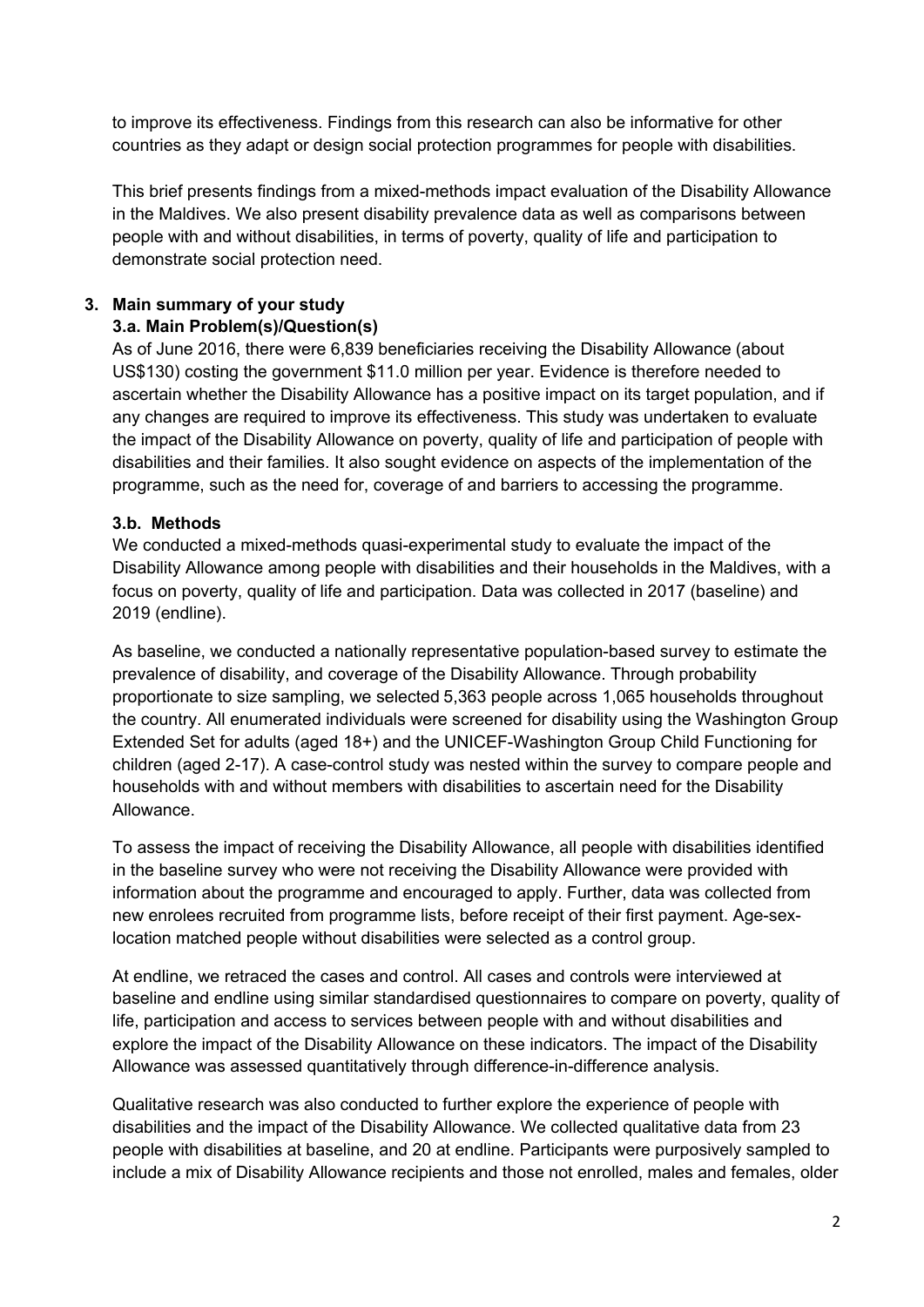and younger people with disabilities, as well as people with different types of disabilities (e.g. hearing, physical). Qualitative data was analysed thematically and explored perceived poverty, need for social protection, impact of disability upon participation and quality of life, differences by age or gender, facilitators and barriers to inclusion. For Allowance recipients, views on the programme, level of satisfaction and how they feel it could be adjusted to better meet their needs were explored.

## **3.c. Main Findings**

The need for the Disability Allowance was high. Approximately one in 15 people in the Maldives is eligible for enrolment in the Disability Allowance, and people with disabilities were significantly poorer, and had lower quality of life and reduced participation.

However, there are widespread difficulties experienced by people with disabilities in accessing the Disability Allowance. The baseline coverage of Disability Allowance was only 25.5%, and only 10 of the 287 people with disabilities referred, enrolled in the Disability Allowance by endline. Once people were enrolled in the programme the Disability Allowance appeared to function well, except that the linked benefits were poorly realised (e.g. Medical Welfare) (Hameed et al., upcoming-a).

Overall, the impact of the Disability Allowance was minimal. Receiving the Allowance did not improve household per capita expenditures, social participation, quality of life or access to work and education (Banks et al., upcoming). The Disability Allowance did improve some health indicators (e.g. improved health ratings, decreased health spending, and for older adults, reduced prevalence of negative health events). Still, the conditions of enrolees did not improve, and Disability Allowance recipients remained significantly poorer, had a worse quality of life and were more likely to face social exclusion compared to people without disabilities.

# **3.d. Analysis and discussion of the study findings**

The Disability Allowance may not have achieved all its desired impacts for several reasons. First, the amount provided is probably too low to effect meaningful changes, given that most recipients had to contend with both household poverty and additional costs of disability. Second, referrals and access to key services and programmes, such as Medical Welfare, were lacking. Third, people with disabilities did not always have agency in how the Disability Allowance was spent. Fourth, uptake of the Disability Allowance was low. Finally, the lack of broader disabilityinclusive planning likely limited the potential impact of the Disability Allowance, indicating a need for complementary policies and programmes to reduce the exclusion of people with disabilities. These activities may include increasing the availability, awareness and quality of disabilityrelated services, improving the accessibility of information/infrastructure, combatting stigma around disability.

Our results are consistent with the existing literature in terms of the need for the disability allowance. The prevalence of disability was similar to previous estimates from the region. (Banks et al., 2019b) (Mactaggart et al., 2016). Furthermore, abundant evidence confirms the link between poverty and disability, (Banks et al., 2017a)., and the association of disability with low participation and reduced quality of life (World Health Organisation and World Bank, 2011).

Our results are also consistent with previous evidence in terms of functioning of other Disability Allowances. Coverage of the Disability Allowance in the Maldives was relatively low, and this was also the case in Nepal (13%), and Tanzania (21% enrolled in any social protection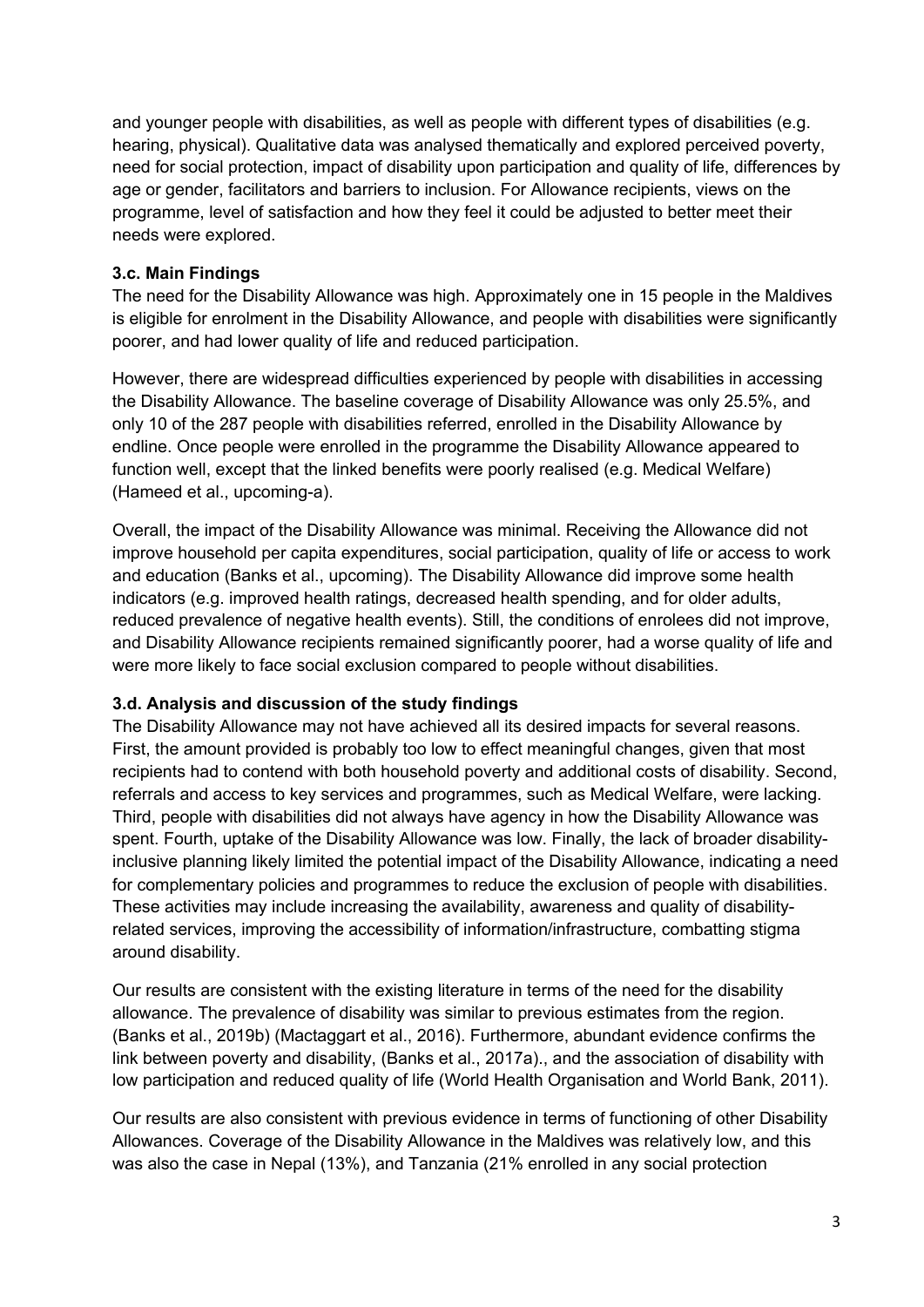programme) (Banks et al., 2019b, Kuper et al., 2016). In contrast, a study in Vietnam found that coverage of Disability Allowance was relatively high (40%), potentially due to the greater ease of the application process and the attractiveness of linked benefits (e.g. subsidised health insurance) (Banks et al., 2019a). In every setting, concerns were raised about the low amount of the cash transfer, the poor realisation of linked benefits, and administrative complexities to enrolment.

A previous impact evaluation does not exist for a Disability Allowance, or social protection more generally for people with disabilities (Banks et al., 2017b), and so comparison is difficult. Crosssectional and qualitative studies of self-reported impact indicate that cash transfers, while often an important source of income for people with disabilities and their households, are insufficient on their own to protect recipients fully from poverty and exclusion (Banks et al., 2017b). Our findings support this evidence.

## **4. Recommendations**

Recommendations have been formulated to address three key concerns: 1) The Disability Allowance is failing to have positive impact. 2) Social protection alone is unlikely to fully protect people with disabilities from poverty and marginalisation. 3) Greater involvement of people with disabilities is needed to develop appropriate interventions.

## Policy makers

- Implement changes to the Disability Allowance to improve its impact (e.g. increase transfer value, strengthen referral procedures).
- Invest in and enact broader disability-inclusive planning across legislation and policies, to maximise the effect of social protection (e.g. accessible transport, workplace accommodations, anti-discrimination laws).
- Involve people with disabilities and their representative groups in programme and policy design, implementation and monitoring.

# Programme managers

- Strengthen provision of linked benefits, through improving referral systems between the Disability Allowance, Medical Welfare and other key services (e.g. education, assistive devices).
- Spread awareness of the Disability Allowance, including eligibility criteria and how to apply.

## Civil society

- Increase awareness about disability in the community to combat stigma and encourage Disability Allowance uptake.
- Advocate for mainstreaming of disability across policies, services and programmes. For example, lobby governments and other stakeholders to increase investment in disability-related services (e.g. rehabilitation/assistive devices, inclusive education), particularly outside of Male' where these services are lacking.

# **5. Graphics**

Any graphic may be chosen from the infographics produced for the study (attached as Annex and, available online (Hameed et al., 2020))

## 6. **Case examples**

Shareehan is nearly 20 years old, and lives on an island distant from Male'. She has a severe visual impairment that requires her to hold things up close to be able to see them. Her mother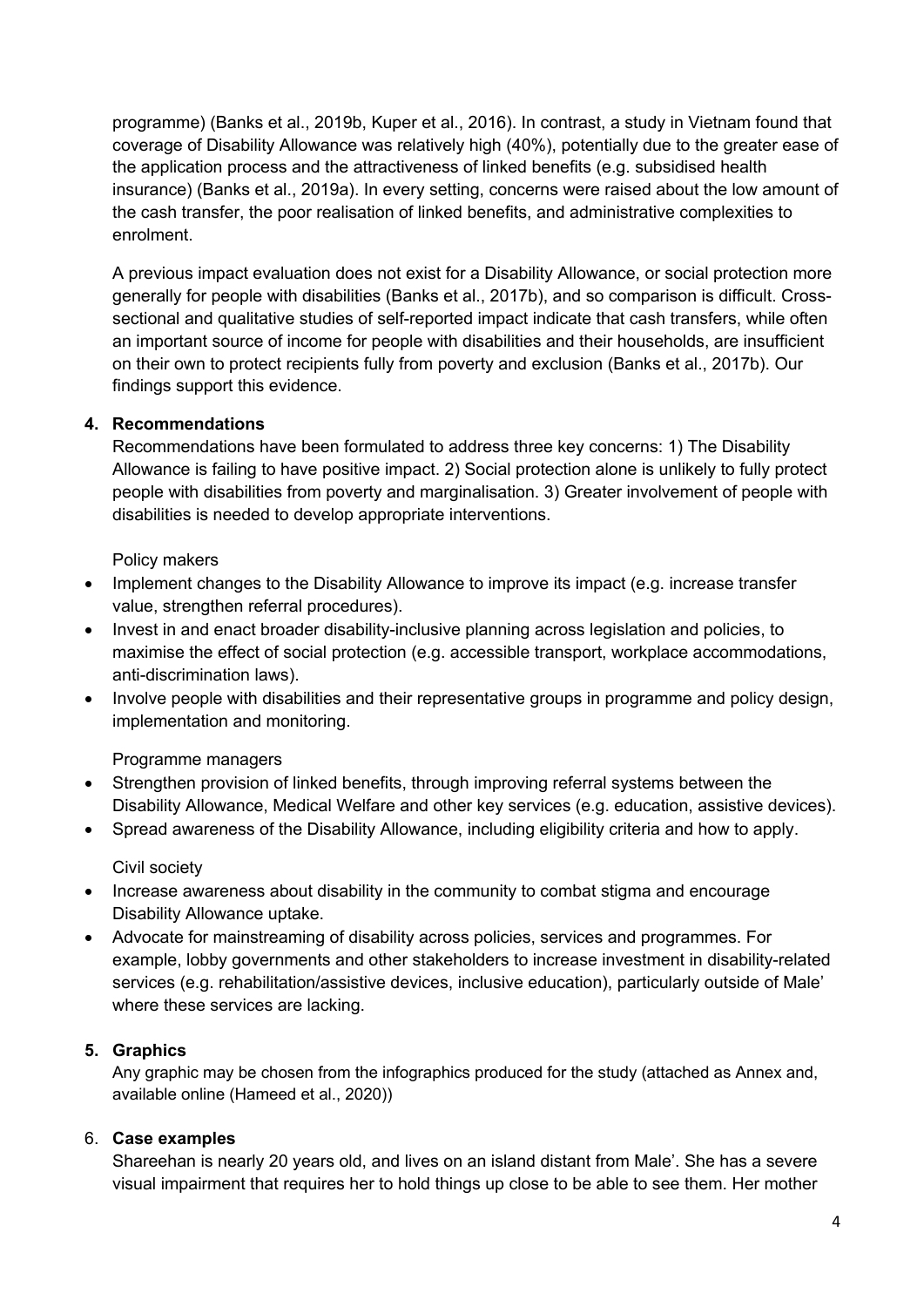complains that she has taken herself out of school. Shareehan later explains that she refused to go back to school because she is put in the one special class in the school, along with very young children with different types of disabilities. She says she has been taught the same lessons for the past several years- just the alphabet, how to count, and how to make a paper flower. Shareehan plans to live independently from her family, as soon as she has saved enough money to build a small house. She knows she receives the Disability Allowance and calculates how much should have accumulated to date. However, the Allowance goes to her father's bank account, and despite repeated requests, her parents have not transferred it to her own bank account saying she is too unwell to know or be able to withdraw money. She likes to hope that her Disability Allowance money is being saved for her, but she knows it is unlikely because her mother has a loan to repay, and her father has recently bought a motorcycle.

Aslam is a 45-year-old man living in Male'. He started losing his hearing when he was in school, and soon dropped out after being bullied because of his disability. He never learned sign language but has developed signs to communicate with his older brother, through whom we conducted the interview. Aslam lives in an adjoining room next to his brother's flat and is dependent on him for food and money. He never learned a trade but has some skill in maintenance work and does this occasionally for very low pay. Aslam's brother hands over the Disability Allowance to Aslam every month, but that money is gone by mid-month and Aslam comes to ask for more money. His brother reports that people take advantage of Aslam because of his impairment, taking his money and sometimes involving him in crimes. Aslam had a hearing aid some years ago, but it was sold off by the family. Now, they rarely try health services in Maldives because they are repeatedly advised to go abroad, but they cannot afford it anymore. They are unaware of the Medical Welfare programme through which Aslam can get a hearing aid.

Maiz is a 4-year-old boy living in Greater Male'. He has been diagnosed with autism and ADHD. His parents are both from other islands, but they moved to Male' to be able to get him the therapeutic services he needs. Living costs are high in Male', so they can only afford one bedroom for the whole family which now includes a newborn baby. Still, the father's salary is not enough, and they often have to buy food from the store on credit. Although they are grateful to be within reach of the therapeutic services Maiz needs, they are unable to take him regularly. In addition to difficulties paying for speech, occupational, and behaviour therapy sessions, they struggle to pay for transport because Maiz resists travelling by ferry or motorcycle. His hyperactivity is difficult to manage in the one room they share, but they find it unsafe to take him outside because he tends to run off. Maiz's preschool teacher also found it hard to manage him, and the school asked for additional payment to hire a personal assistant to help him in class. They are unable to manage all these expenses on the Disability Allowance alone.

# **7. Quotes**

- a) Beneficiary describing how the Disability Allowance alone is insufficient, particularly when they have to travel to Male' to seek specialist services. They are caregivers of 5-year old boy with cognitive impairment, living on island
	- *I: How much do you spend? For example, when you go to Male' [for specialist services], you said you stay for about a week?*
	- *R: Yes, it's usually for that long, it does cost us a lot […] It's difficult to say how much exactly, but it usually empties everything we have. Because that includes tickets for*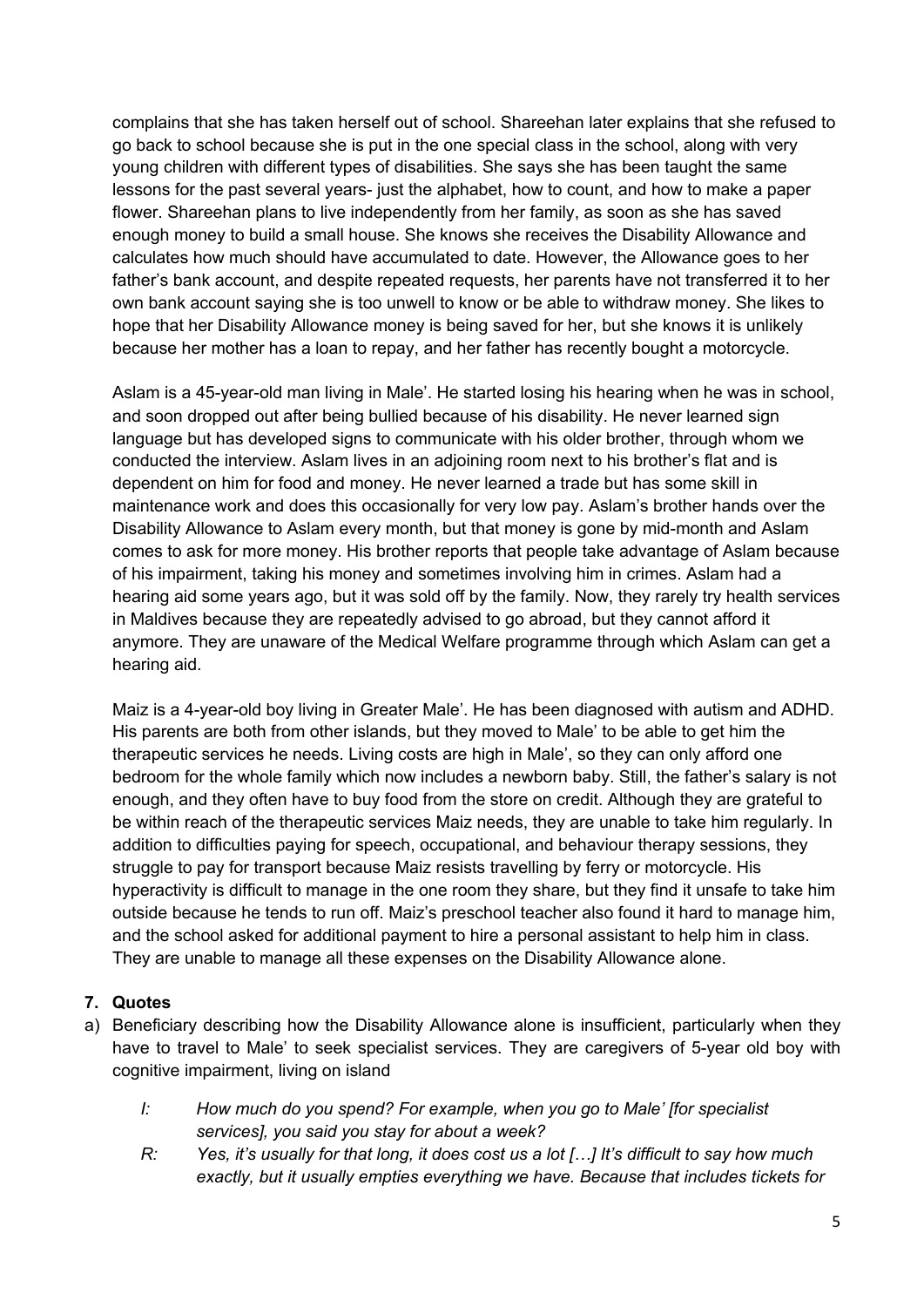*us both, return [ticket], our stay in Male', food. So yes, it is a lot for us […] We come when we are nearly out of money. We come when there is no other way, when we have reached a point when we can't stay in Male'*

b) Island-based key informant describing costs associated with the medical certification and application for the Disability Allowance

*"For example, if a family with little income has a child with a disability, and they need to sort out his registration [for the Disability Allowance] because it's something they need… if it's a child, then him and his mother, and most likely father. So, three people's airfare roundtrip from here to Male' […] That's not all, they go to Male' and have to stay there for about a week […] So they spend about [\$320] in Male', and about [\$900] or [\$970] in total just for registration… [\$970] is about eight months of this child's [Disability Allowance] money"*

c) Key Informant from NGO describing the mistrust created by unclear eligibility criteria

*"The target members, parents do not know what eligibility criteria is. And because they don't know… say it is someone who is mildly autistic or a minor physical disability… they might say 'I've submitted the form but I don't get the Allowance and they have said I don't have a disability but I do have a disability'... they don't know what constitutes a disability here, that it is when they have an impairment and face certain challenges. Because of this, there is a clash and they raise it very negatively about how the government treats people with disabilities"*

#### **8. Photographs**

(attached separately as Annex. Copyright: International Centre for Evidence in Disability)

## **9. Key resources**

#### References

- Banks, L. M., Hameed, S., Kawsar Usman, S. & Kuper, H. upcoming. Impact of the Disability Allowance in the Maldives.
- Banks, L. M., Kuper, H. & Polack, S. 2017a. Poverty and disability in low- and middle-income countries: A systematic review. *PLOS ONE,* 12**,** e0189996.
- Banks, L. M., Mearkle, R., Mactaggart, I., Walsham, M., Kuper, H. & Blanchet, K. 2017b. Disability and social protection programmes in low- and middle-income countries: a systematic review. *Oxford Development Studies,* 45**,** 223-239.
- Banks, L. M., Walsham, M., Minh, H. V., Duong, D. T. T., Ngan, T. T., Mai, V. Q., Blanchet, K. & Kuper, H. 2019a. Access to social protection among people with disabilities: Evidence from Viet Nam. *International Social Security Review,* 72**,** 59-82.
- Banks, L. M., Walsham, M., Neupane, S., Neupane, S., Pradhananga, Y., Maharjan, M., Blanchet, K. & Kuper, H. 2019b. Access to Social Protection Among People with Disabilities: Mixed Methods Research from Tanahun, Nepal. *The European Journal of Development Research,* 31**,** 929-956.
- Hameed, S., Banks, L. M., Kawsar Usman, S. & Kuper, H. upcoming-a. Access to the Disability Allowance in the Maldives: National coverage and factors affecting uptake.
- Hameed, S., Banks, L. M., Usman, S. K. & Kuper, H. 2020. *Infograph series: (1) Prevalence of disability in the Maldives; (2) Access and (3) Impact of the Disability Allowance in the Maldives* [Online]. International Centre for Evidence in Disability. Available: https://www.lshtm.ac.uk/research/centres/international-centre-evidence-disability/research [Accessed 2020].